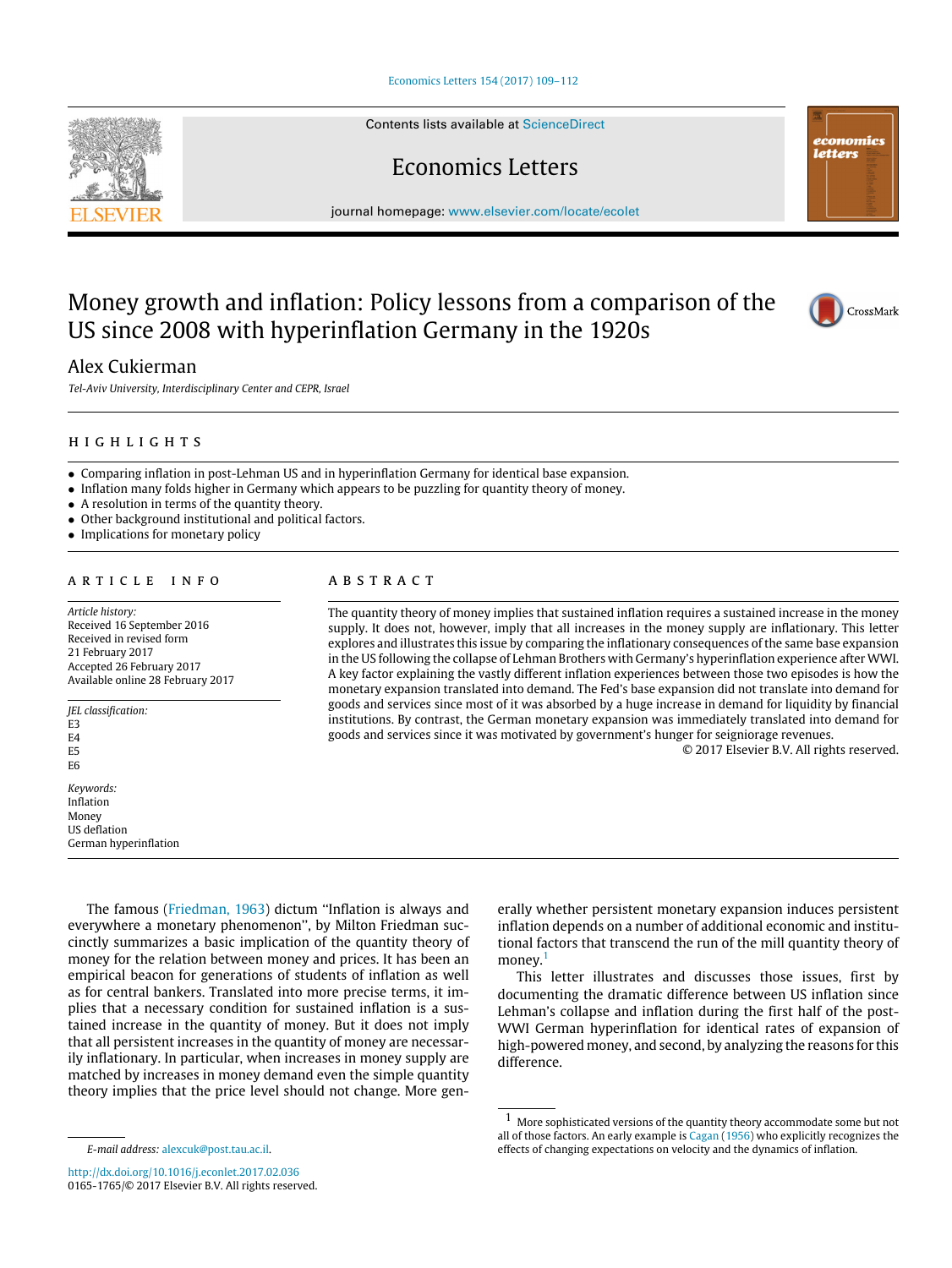<span id="page-1-0"></span>

**Fig. 1.** The behavior of the monetary base and the price level in the US since Lehman's collapse and during the German Hyperinflation: A comparison.<sup>[2](#page-0-1)</sup> *Source:* (i) *H* and CPI for USA: Federal Reserve Bank of St. Data Base (ii) *H* and CPI for Germany: Calculated from data in Table 1 of [Cukierman](#page-3-2) [\(1988\)](#page-3-2).

## **1. Inflationary consequences of the same money base expansion: hyperinflation Germany versus the US in the aftermath of Lehman's collapse**

[Fig. 1](#page-1-0) displays the evolution of high-powered money and inflation in the US starting in September 2008 till September 2014 and in Germany starting from December 1920.<sup>[3](#page-1-1)</sup> The values of the monetary bases and of the price levels in both the US and Germany are normalized to 100 at the beginning of each of those two periods in order to provide a common comparative scale for the two episodes.<sup>[4](#page-1-2)</sup> For the same reason, the initial periods of the two episodes are located at the same extreme left-hand sides of the horizontal axis, where the chronological dates for the US are displayed on the lower horizontal axis and those for Germany on the upper horizontal axis.

Between September 2008 and September 2014 base money in the US increased by a factor of 4.35 (435%). In order to compare the inflationary consequences of the same base money expansion in today's US with those of the German hyperinflation 90 years ago; the German data is truncated when the cumulative rate of base money expansion equals that of the US between September 2008 and September 2014. This occurs in September 1922, which is about 15 months prior to the end of the hyperinflation. The figure essentially replaces chronological time with time units anchored on identical rates of base money expansion. The blue and red lines in [Fig. 1](#page-1-0) refer to the US and Germany respectively. The solid lines stand for the evolutions of the base money stocks and the dashed lines for the evolution of the price levels, all in comparison to their respective base periods. Consequently a point on any of the curves shows by how much high powered money or the price level have increased in comparison to their common base period.

For Germany the figures show that, following a period of about seven months during which the price level increased less than high-powered money, there was a persistent acceleration of

<span id="page-1-4"></span>



inflation much beyond the rate of base money expansion. As a result, the German price level in September 1922 was 24 times higher than in December 1920. During the same period, base money increased only by a factor of 4.35. By contrast, in the US the cumulative rate of increase in the price level is consistently much lower than the cumulative rate of base expansion. The cumulative CPI increase between Lehman's collapse and September 2014 is 12.4%. This is obviously miniscule in comparison to the 435% increase in the monetary base.

What are the reasons for this dramatic difference in inflation outcomes? The most important economic reason is that, in post Lehman's US, expansion of the base was hardly translated into higher demands for goods and services, while in Germany during the twenties practically all the expansion in high-powered money was used from the start by Government to finance the state budget.<sup>[5](#page-1-3)</sup> In the US since September 2008 about three quarters of the huge monetary base expansion took the form of an increase in bank reserves at the Fed without any appreciable impact on credit growth. As a consequence, higher order monetary stocks in the public's portfolio and (relatedly) the transmission to the demand for goods and services was much weaker than suggested at first

<sup>2</sup> The values of the monetary bases and of the price levels US and Germany are all normalized to 100 beginning of each of two periods (Sept 2008 for the US and December 1920 for Germany).

<span id="page-1-1"></span><sup>3</sup> [Cagan](#page-3-1) [\(1956\)](#page-3-1) estimates the semi elasticity of the demand for money during the German hyperinflation using data between September 1920 and July 1923 (Table 3 in Cagan op. cit.).

<span id="page-1-2"></span><sup>4</sup> Hence, by construction all four graphs start from a common base of 100.

<span id="page-1-3"></span><sup>5</sup> In [Cukierman](#page-3-2) [\(1988,](#page-3-2) 47), I calculate that during 1921, 1922, and 1923, seigniorage financed 56%, 64%, and 89% of the German Government budget, respectively.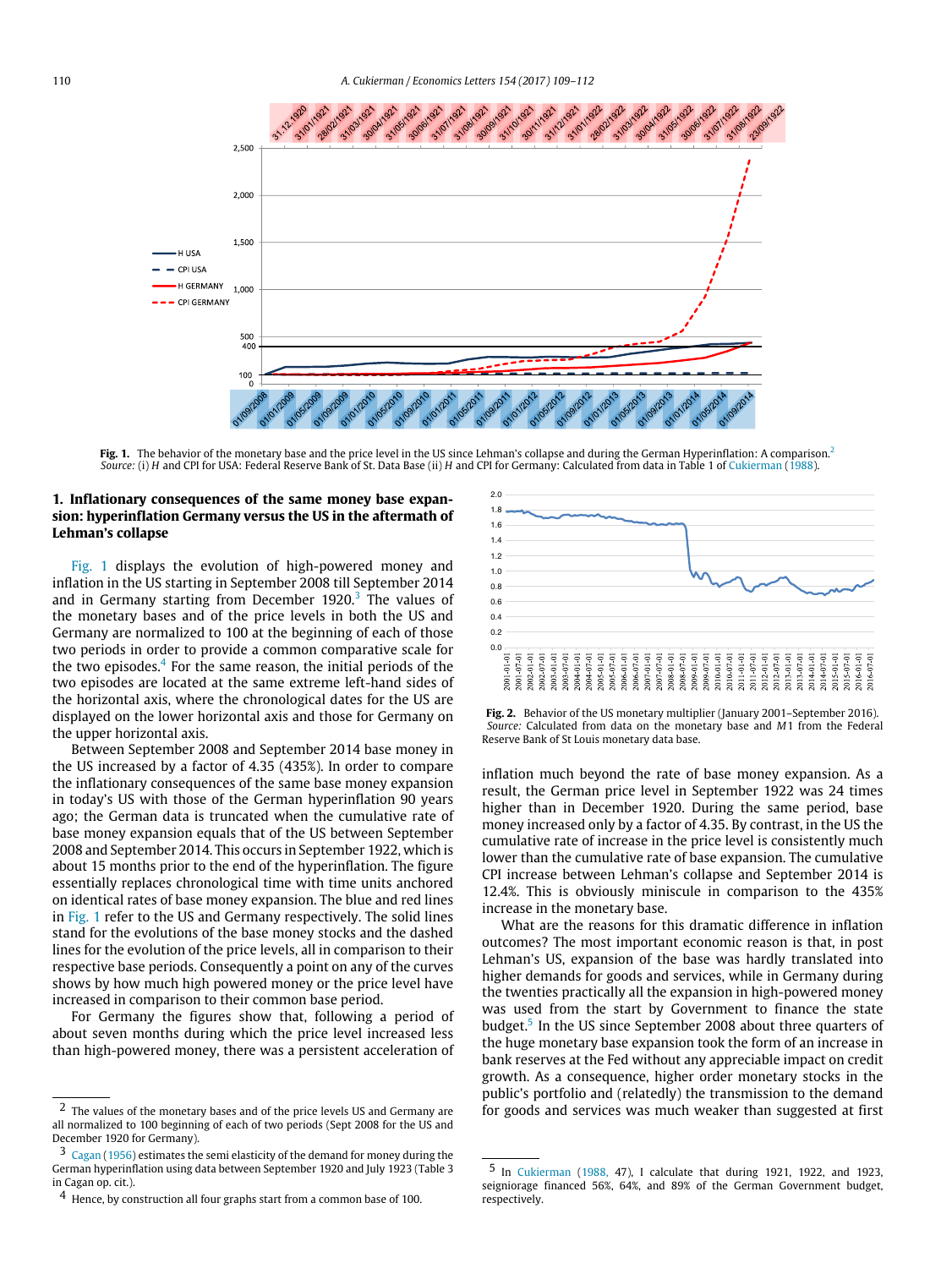blush by the figures on base expansion.<sup>[6](#page-2-0)</sup> The upshot is that the Fed's base expansion did not translate into demand for goods and services whereas the German monetary expansion was motivated from the start by a strong hunger on the part of government for seigniorage revenues.

## **2. Comparison of the two episodes using the quantity theory equation of exchange**

The difference between the two episodes can be illustrated within the following run of the mill formalization of the quantity theory of money

 $MV = PY$ 

where *M*, *V*, *P* and *Y* are the quantity of money, the velocity of circulation of money, the price level and real output respectively. In its simplest form this ''equation of exchange'' implies that, for relatively immobile values of velocity and output, aggregate inflation is determined mainly by the rate of growth of the money supply. However, this formulation is silent about the empirical counterpart of the money supply, *M*. Is it the monetary base, *H*, narrow money, *M*1, or perhaps, as Friedman advocated, *M*2 which also includes longer term deposits? Most economists believe that the rate of growth of *M*1 is the most relevant for inflation. On this view *M* in the equation of exchange should be replaced by *M*1.

Since the comparison in [Fig. 1](#page-1-0) is in terms of *H* rather than in terms of *M*1 it is necessary to provide a link between *M*1 and *H*. As is well known the relation between those two stocks is affected by the level of banking credit and by the public's demand for cash. A reduced form formulation of the relation between the endogenous *M*1 and the monetary base, *H*, is given by the money multiplier. The money multiplier is defined as the ratio between *M*1 and the monetary base, *H*. Under the assumption that banks' desired reserve ratio between reserves and deposits,*r*, and the cash to deposit ratio,  $\rho$ , are constant the money multiplier,  $\kappa$ , is also constant and is given by $\frac{7}{2}$  $\frac{7}{2}$  $\frac{7}{2}$ 

$$
\kappa \equiv \frac{1+\rho}{r+\rho}.
$$

[Fig. 2](#page-1-4) shows the behavior of the US multiplier prior to and following Lehman's collapse. Up to Lehman's collapse the relative fixity of the money multiplier is supported by the data. But, in parallel with the start of large scale quantitative easing operations (QEO) following this collapse, the money multiplier undergoes a dramatic fifty percent drop (from 1.6 to about 0.8). The bulk of this decrease is due to the reluctance of banks to use the huge increase in banks' reserves (due to QEO) to expand credit in the aftermath of the post-Lehman financial panic.<sup>[8](#page-2-2)</sup> Using the monetary multiplier to express *M*1 in terms of *H* and substituting into the equation of exchange yields

$$
\kappa HV = \frac{1+\rho}{r+\rho}HV = PY.
$$

Since, following Lehman's collapse, real income and the price level in the US did not change much *PY* was relatively immobile in spite of the huge increase in the monetary base, *H*. Velocity also did not change much. The formal "explanation" in terms of the equation of exchange is that the relative immobility of nominal

income was mainly due to a large, post-Lehman, decrease in the money multiplier that partially offset the huge increase in *H*. [9](#page-2-3)

By contrast during the German hyperinflation increases in the monetary base were quickly transformed into money by a government that was using monetary base expansion to finance large chunks of its budgetary expenditures. Essentially the German government was using the printing press to finance its expenditures—a process currently dubbed ''helicopter money'' and recently advocated by some economists as a device for reviving the economy.<sup>[10](#page-2-4)</sup>

It is of some interest to compare the behavior of the *M*1 money multipliers in the US and in Germany during the periods covered in [Fig. 1.](#page-1-0) Unfortunately, due to lack of detailed data on German *M*1 between 1920 and 1922, this is not feasible. But existing annual data makes it possible to compare the behavior of the *M*2 German multiplier between the end of 1920 and the end of 1922 with the behavior of the US *M*2 multiplier between September 2008 and September 2014. The *M*2 multipliers went down in both cases; in the US from 8.4 in September 2008 to 2.8 in September 2014, and in Germany from 2.2 at the end of 1920 to 1.2 at the end of 1922.<sup>[11](#page-2-5)</sup> The decrease in the post 2008 US *M*2 multiplier reflects the fact that the growth of *M*2 did not keep up with the expansion of the monetary base due to credit arrest and flight to the safety of US government treasury bills. The decrease in this multiplier in Germany between 1920 and 1922 is mainly due to flight away from nominal *M*2 assets in the face of mounting inflationary expectations.

## **3. Differences in background institutional and political factors**

Lurking behind this are important differences in monetary institutions. The Fed is largely independent from political authorities and committed to a low rate of inflation. By contrast, the Reichsbank (the German central bank during the hyperinflation) was largely under the control of German political authorities.<sup>[12](#page-2-6)</sup> For political reasons – related to the structure of war reparations imposed on Germany, in conjunction with a post-war damaged tax collection apparatus – German political authorities had a major incentive to heavily rely on the printing press.[13](#page-2-7) This difference is critical for

<span id="page-2-0"></span><sup>6</sup> Details appear in [Fig. 2](#page-1-4) and 10A of [Cukierman](#page-3-3) [\(2016\)](#page-3-3).

<span id="page-2-1"></span><sup>7</sup> A fuller discussion of this textbook multiplier appears on pages 269–271 of [Carlin](#page-3-4) [and](#page-3-4) [Soskice](#page-3-4) [\(2006\)](#page-3-4).

<span id="page-2-2"></span><sup>8</sup> Section 4 in [Cukierman](#page-3-3) [\(2016\)](#page-3-3) provides a detailed discussion of the reasons for this reluctance.

<span id="page-2-3"></span><sup>9</sup> This is reminiscent of the decrease in the money multiplier (and of its consequences) during the great depression documented in [Friedman](#page-3-5) [and](#page-3-5) [Schwartz](#page-3-5) [\(1963\)](#page-3-5). However there is an important difference. During the great depression the multiplier decreased mainly due to an increase in the cash to deposit ratio,  $\rho$ , and banking failures against the background of a passive monetary policy. During the great recession the existence of deposit insurance neutralized the incentive for traditional runs on the banks. In this case the decrease in the multiplier was due to banks' reluctance to lend in spite a policy induced deluge of reserves. In terms of the money multiplier formalism this took the form of an increase in the reserve ratio, *r*.

<span id="page-2-4"></span><sup>10</sup> See for example [Caballero](#page-3-6) [\(2010\)](#page-3-6).

<span id="page-2-5"></span><sup>11</sup> The multipliers for the US are obtained by dividing figures for *M*2 by the monetary base, both from the Federal Reserve Bank of St-Louis data set. The multipliers for Germany are obtained by dividing the sum of columns 13 through 19 from Table 10 in [Holtfrerich](#page-3-7) [\(1986\)](#page-3-7) by the monetary base (column 12) from the same table.

<span id="page-2-6"></span><sup>12</sup> [Holtfrerich](#page-3-7) [\(1986,](#page-3-7) p. 168) mentions that, at the insistence of the allies, an Autonomy Law meant to strengthen the position of the Reichsbank vis-à-vis Government was passed in May 1922. But the Bank did not use its newly granted legal powers. It continued to discount treasury bills in larger amounts and even started to discount commercial bills as well. Those actions support the view that the actual independence of the Reichsbank was substantially lower than its legal independence. A discussion and implementation of this distinction in the context of the Bank of Israel appears in [Cukierman](#page-3-8) [\(2007\)](#page-3-8).

<span id="page-2-7"></span><sup>13</sup> A detailed discussion appears in section 7 of [Cukierman](#page-3-2) [\(1988\)](#page-3-2).